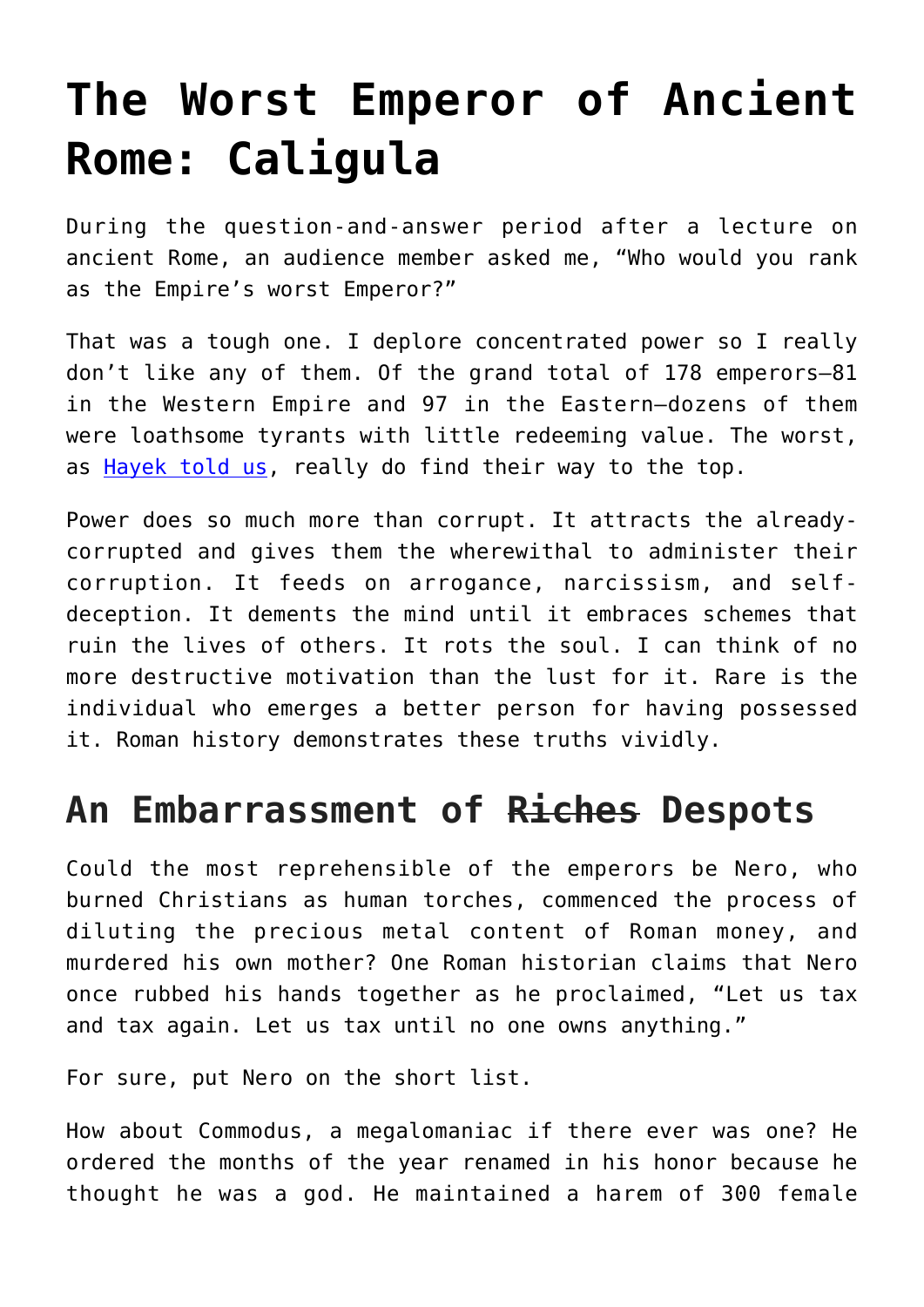concubines and 300 young boys—many of them kidnapped and all of them, effectively, enslaved. He allowed corruption in the government to reign supreme while he indulged his depravities.

Don't forget Diocletian, who tried in vain to stem the effects of his predecessors' currency debasement by imposing draconian price controls. Death was the penalty for charging more than the Emperor deemed appropriate. It was not history's only successful experiment with price controls because there just isn't one. It failed.

Then there's the absolute nutcase whose name, Elagabalus, sounds like the sound you'd make if you tried to say "elderberries" with a mouthful of marbles. British historian Edward Gibbon wrote that Elagabalus "abandoned himself to the grossest pleasures and ungoverned fury." The German historian [Barthold Georg Niebuhr](https://en.wikipedia.org/wiki/Barthold_Georg_Niebuhr) asserted that "The name Elagabalus is branded in history above all others" on account of his "unspeakably disgusting life."

This being a family-friendly website, I won't even begin to describe what he did but I can tell you this much: He did it all in the space of four years as emperor before his unlamented assassination at the tender age of 18.

Picking a really bad despot out of 178 despots is like shooting fish in a barrel. You'll get one no matter where you aim.

## **And the "Winner" Is…**

So, it's with a healthy dose of caprice that I commend to you the name of Caligula as my personal choice for Worst Roman Emperor Ever. His story was even made into a [bad movie](https://www.imdb.com/title/tt0080491/?ref_=nv_sr_1) in 1979. It remains a cult classic among sadists and those with poor taste in film.

He was only the third of the 178 emperors, ruling for three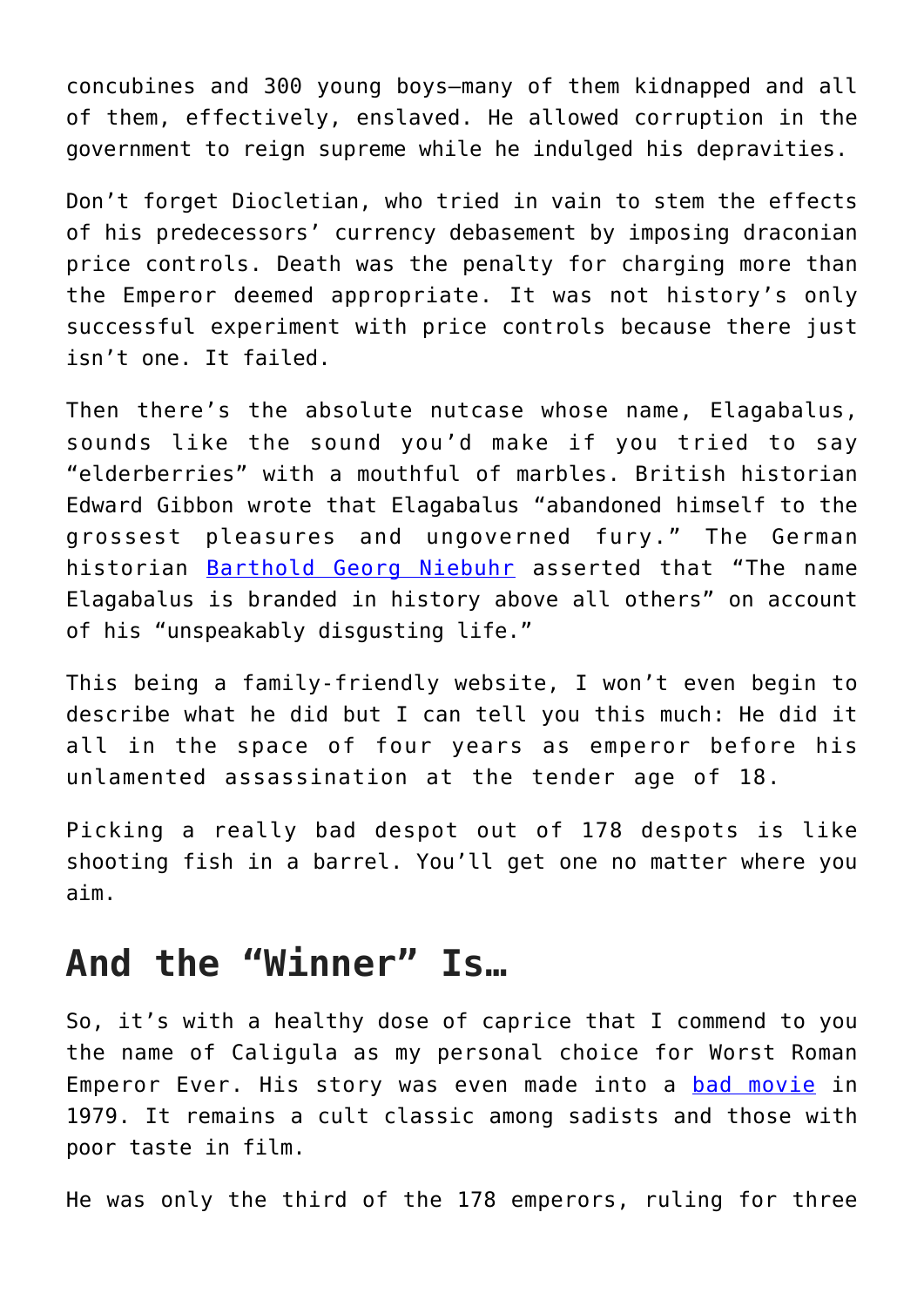years and ten months, from March of 37 A.D. to January of 41 A.D. He was 28 when his rule came to an end by assassination. Some might say that because he held high office, Caligula was a "public servant." Though contemporary sources are sparse, I believe large swaths of the Roman public might have had good reasons to differ in their opinion of him.

It wasn't always so. Very early in his reign, Caligula was apparently a decent chap. But whether it was epilepsy as some allege or some other ailment, or simply the unwholesome effects of his power-lust, it didn't take long for him to evolve into a beastly monster of epic proportions. He reminds me of another political figure of nearly 18 centuries later—Maximilien Robespierre, the architect of "The Terror" of the French Revolution, who only a few years before had opposed the death penalty. I think power went to his head, as it likely did with Caligula, too.

He butchered people mercilessly, often for trivial offenses. When there was a shortage of cattle to feed the beasts in public arenas, he ordered humans to be fed to them. Of his own citizens, he famously declared, "I wish the Roman people had but a single neck" so he could hang them all at once.

He couldn't get along with the Senate and made sure senators were killed because of it. In fact, he apparently couldn't get along with anybody, not even with his many wives, relatives, and lovers of both sexes.

His economic policies weren't much better. When a financial crisis gripped the Empire in 38, his administration responded with a massive issuance of zero-interest credit. That introduced distortions from which the economy never fully recovered. He spent lavishly on "public works" including many intended to simply glorify himself, all of which added to a growing burden of taxation and debt. Ancient historians such as Suetonius and Cassius Dio report that when his taxes were insufficient to cover his spending, "he began falsely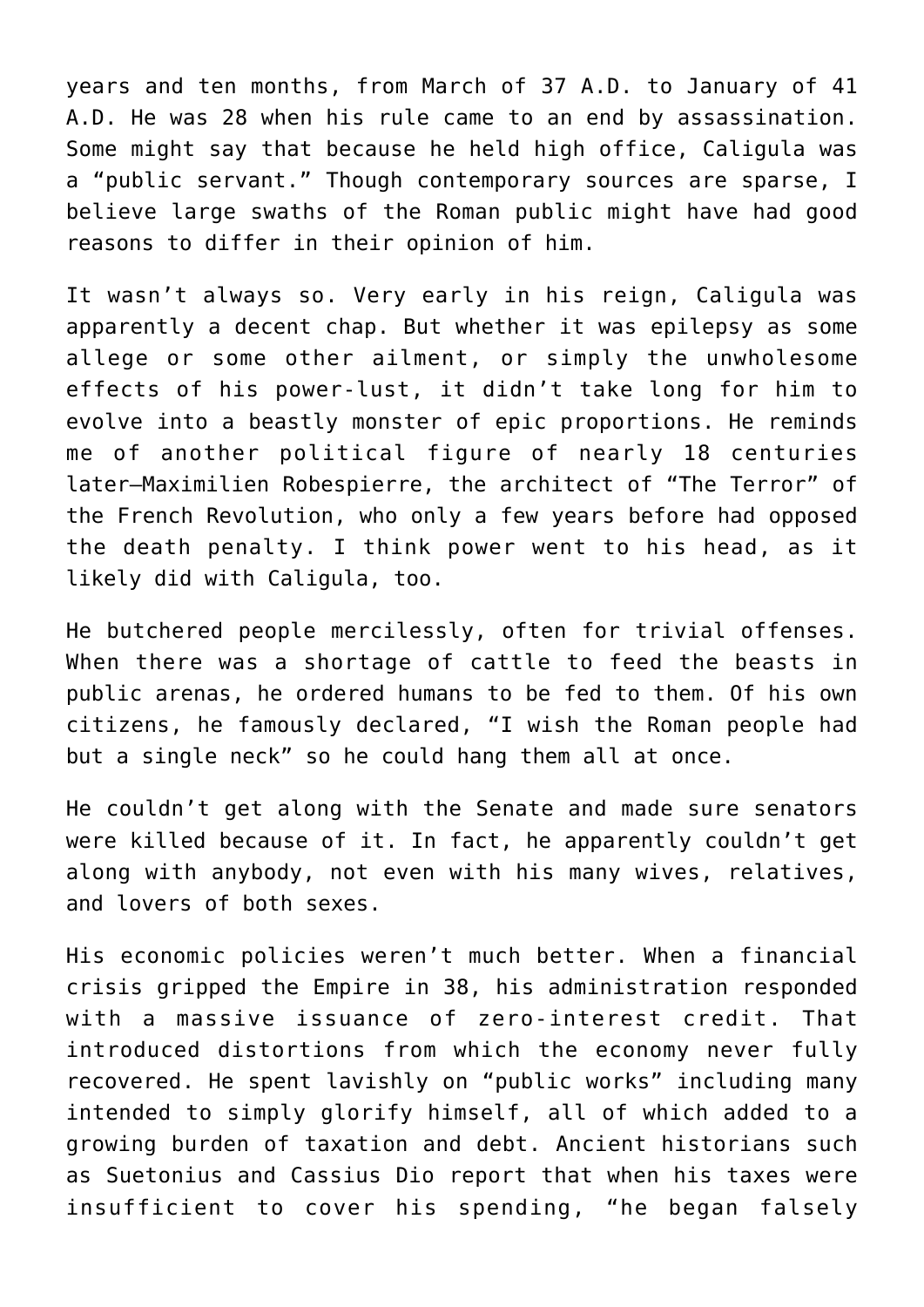accusing, fining and even killing individuals for the purpose of seizing their estates." This was 1,800 years before Karl Marx turned that into a philosophy.

As if there weren't enough problems at home, Caligula expanded the empire by annexing the kingdom of Mauretania (in Africa) after inviting its ruler to Rome, only to have him executed for accepting the invitation.

Late in his tenure, Caligula convinced himself (but likely few others) that he was divine. Historian Chris Scarre reports that he "built a temple to himself on the Palatine, and forced leading citizens to pay enormous sums for the honour of becoming his priests."

Caligula attracted many would-be-but-unsuccessful assassins before three of them finally got the job done. They stabbed him 30 times in January of 41.

## **The Intoxicant Known as Power**

The Senate briefly debated the idea of restoring the old Republic, then folded under pressure from the military and the mob of citizens who preferred handouts from the Emperor over responsibility and freedom for themselves. It was the last time that debate ever happened. Rome would suffer 78 more emperors before succumbing to the crushing burdens of a welfare/warfare tyranny and foreign invasion in 476. (For more on Roman history and its lessons, see [here.](http://www.fee.org/rome))

The intoxicant known as power knows no equal. It is malevolent by its very nature. It has enslaved, tortured, and murdered more people than any other poisonous impulse in history. Perhaps the philosopher **Eric Hoffer** put it best when he wrote,

*The corruption inherent in absolute power derives from the fact that such power is never free from the tendency to turn man into a thing, and press him back into the matrix of*